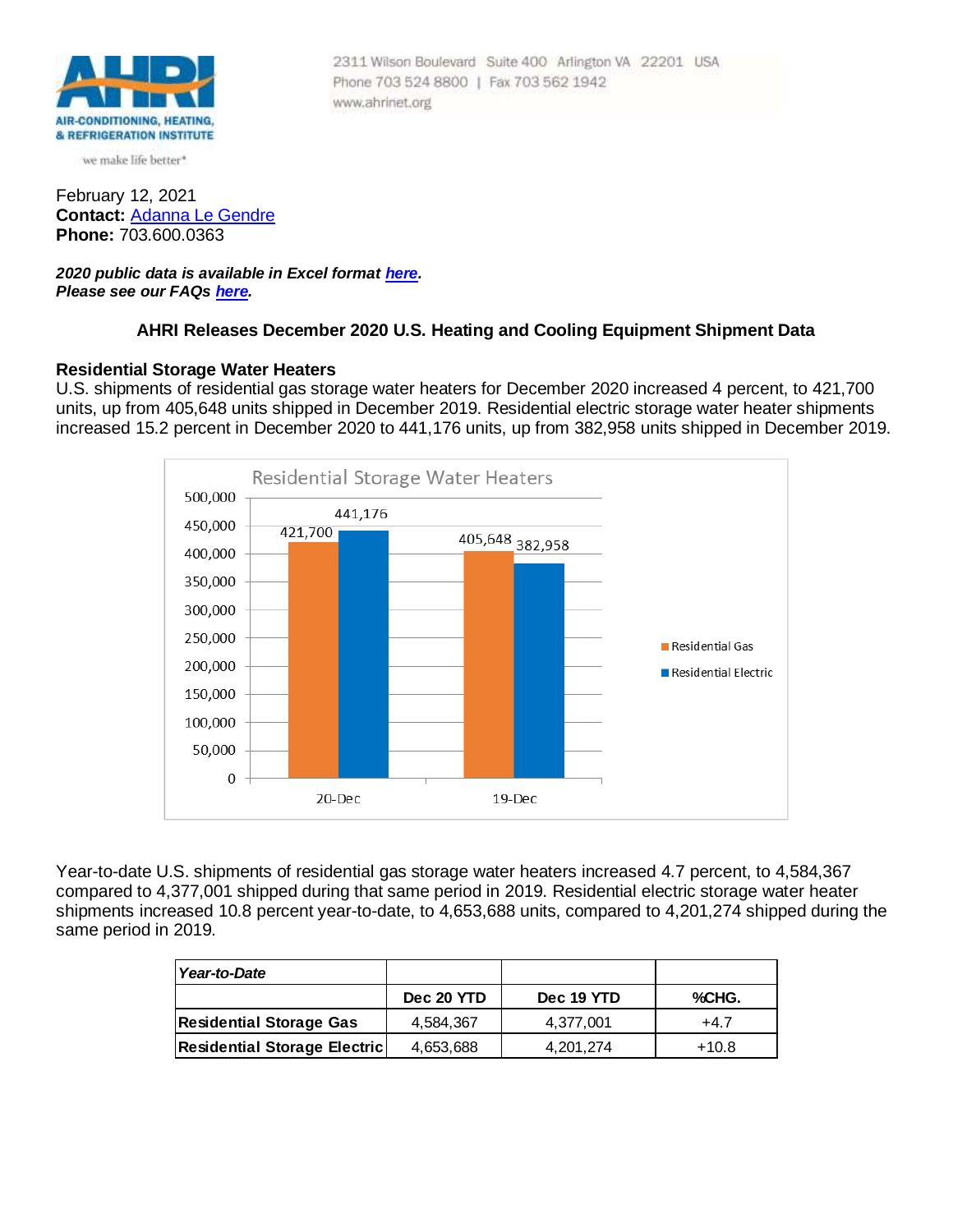# **Commercial Storage Water Heaters**

Commercial gas storage water heater shipments increased 9.4 percent in December 2020, to 7,953 units, up from 7,272 units shipped in December 2019. Commercial electric storage water heater shipments increased 6.2 percent in December 2020, to 12,901 units, up from 12,145 units shipped in December 2019.



Year-to-date U.S. shipments of commercial gas storage water heaters decreased 9.6 percent, to 80,070 units, compared with 88,548 units shipped during the same period in 2019. Year-to-date commercial electric storage water heater shipments decreased 6.6 percent, to 140,666 units, down from 150,667 units shipped during the same period in 2019.

| Year-to-Date                       |            |            |       |
|------------------------------------|------------|------------|-------|
|                                    | Dec 20 YTD | Dec 19 YTD | %CHG. |
| <b>Commercial Storage Gas</b>      | 80.070     | 88.548     | -9.6  |
| <b>Commercial Storage Electric</b> | 140,666    | 150.667    | -6.6  |

## **Warm Air Furnaces**

U.S. shipments of gas warm air furnaces for December 2020 increased 22.8 percent, to 353,091 units, up from 287,599 units shipped in December 2019. Oil warm air furnace shipments decreased 7 percent, to 4,673 units in December 2020, down from 5,023 units shipped in December 2019.

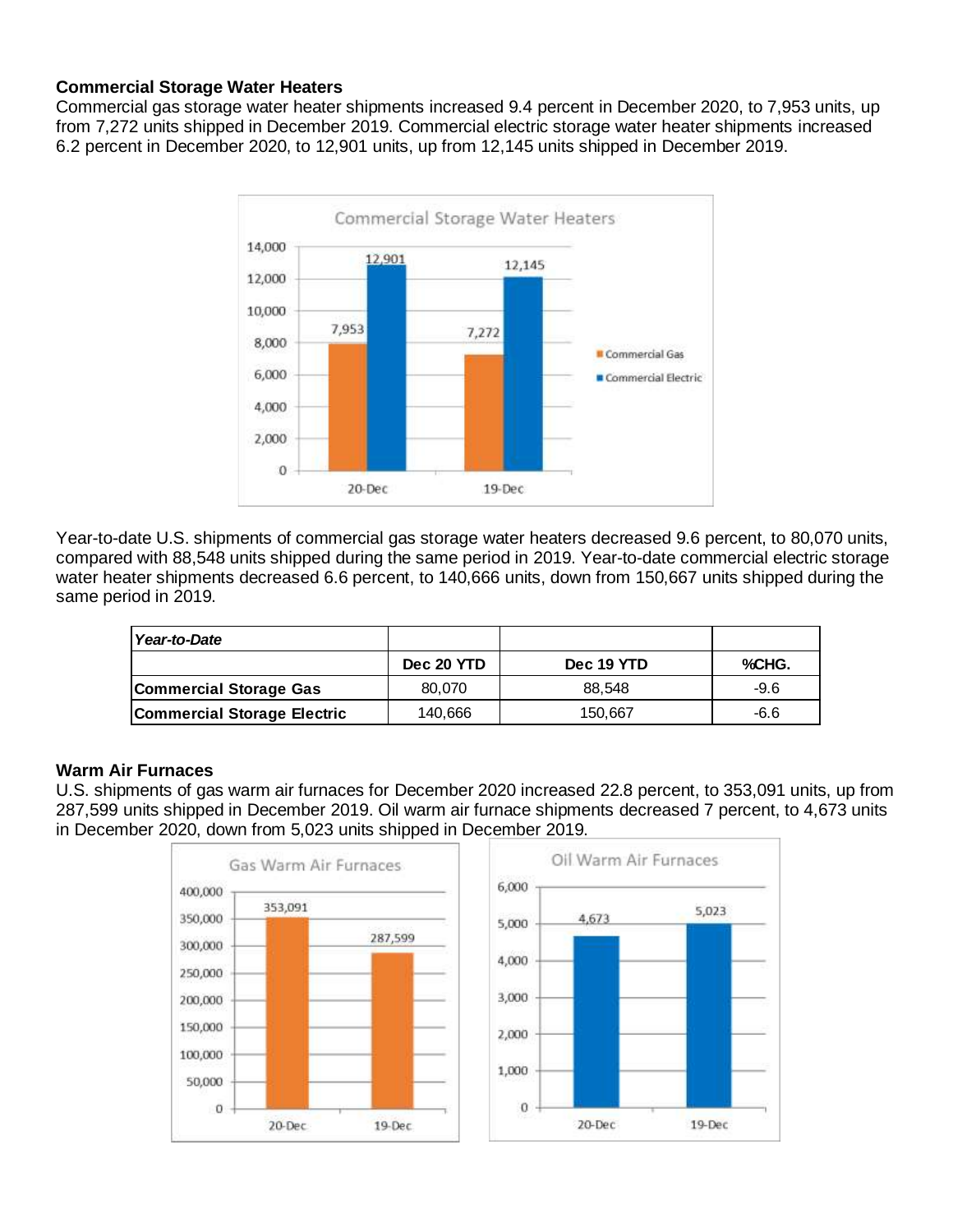Year-to-date U.S. shipments of gas warm air furnaces decreased 2.6 percent, to 3,351,176 units, compared with 3,441,872 units shipped during the same period in 2019. Year-to-date U.S. shipments of oil warm air furnaces decreased 10.3 percent, to 36,505 units, compared with 40,692 units shipped during the same period in 2019.

| Year-to-Date                  |            |            |         |
|-------------------------------|------------|------------|---------|
|                               | Dec 20 YTD | Dec 19 YTD | %CHG.   |
| <b>IGas Warm Air Furnaces</b> | 3,351,176  | 3,441,872  | $-2.6$  |
| <b>IOII Warm Air Furnaces</b> | 36,505     | 40.692     | $-10.3$ |

## **Central Air Conditioners and Air-Source Heat Pumps**

U.S. shipments of central air conditioners and air-source heat pumps totaled 564,143 units in December 2020, up 10.9 percent from 508,788 units shipped in December 2019. U.S. shipments of air conditioners increased 6 percent, to 321,891 units, up from 303,688 units shipped in December 2019. U.S. shipments of air-source heat pumps increased 18.1 percent, to 242,252 units, up from 205,100 units shipped in December 2019.



Year-to-date combined shipments of central air conditioners and air-source heat pumps increased 10.1 percent, to 9,328,762 units, up from 8,469,615 units shipped during the same period in 2019. Year-to-date shipments of central air conditioners increased 10.3 percent, to 5,910,284 units, up from 5,359,775 units shipped during the same period in 2019. The year-to-date total for heat pump shipments increased 9.9 percent, to 3,418,478, up from 3,109,840 units shipped during the same period in 2019.

| Year-to-Date                                 |            |            |         |
|----------------------------------------------|------------|------------|---------|
|                                              | Dec 20 YTD | Dec 19 YTD | %CHG.   |
| Air Conditioners & Heat Pumps Combined Total | 9,328,762  | 8,469,615  | $+10.1$ |
| <b>Air Conditioners Only</b>                 | 5.910.284  | 5,359,775  | $+10.3$ |
| <b>Heat Pumps Only</b>                       | 3,418,478  | 3,109,840  | $+9.9$  |